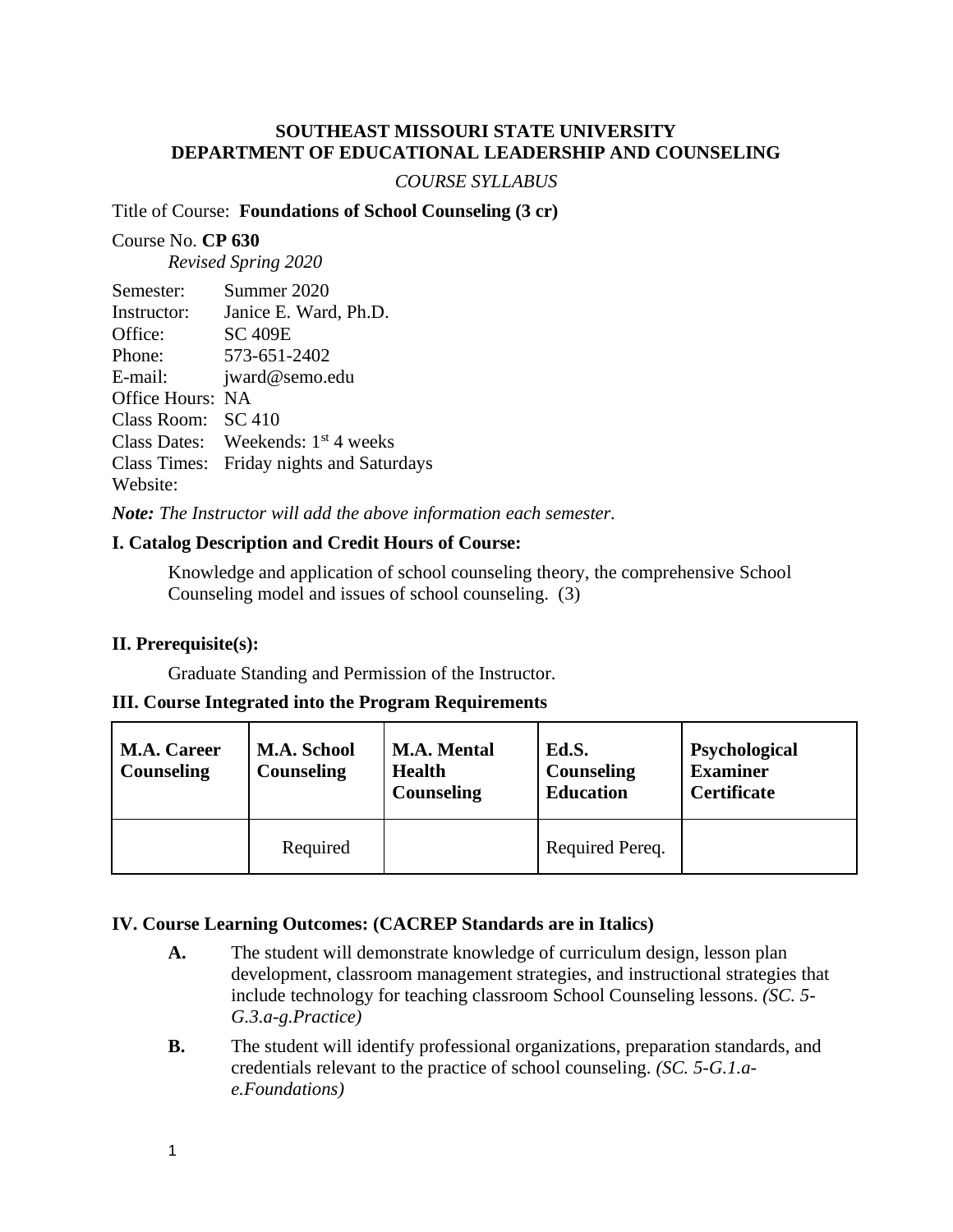**C.** The student will comprehend legal and ethical considerations related to the practice of school counseling. *(SC. 5-G.2.l-m.Contextual Dimensions)*

| <b>CACREP Requirements</b>          | <b>DESE Requirements</b> | <b>LPC</b>          | <b>NBCC</b>         |
|-------------------------------------|--------------------------|---------------------|---------------------|
| (2016)                              | (2012)                   | <b>Requirements</b> | <b>Requirements</b> |
| Foundations of School<br>Counseling |                          |                     |                     |

# **VI. Course as Relates to External Standards**

CACREP Standards, 2016: Entry-Level Specialty Areas: School Counseling (5.G.1. a-e, 2. a-n, 3. a-g)

# **G. SCHOOL COUNSELING**

Students who are preparing to specialize as school counselors will demonstrate the professional knowledge and skills necessary to promote the academic, career, and personal/social development of all P–12 students through data-informed school counseling programs. Counselor education programs with a specialty area in school counseling must document where each of the lettered standards listed below is covered in the curriculum.

1. FOUNDATIONS

a. history and development of school counseling **Midterm and final exams.**

b. models of school counseling programs **Midterm and final exams.**

c. models of P-12 comprehensive career development **Midterm and final exams. Missouri Connections.**

d. models of school-based collaboration and consultation **Midterm and final exams.**

e. assessments specific to P-12 education **Midterm and final exams.**

2. CONTEXTUAL DIMENSIONS

a. school counselor roles as leaders, advocates, and systems change agents in P-12 schools **Midterm and final exams.**

b. school counselor roles in consultation with families, P-12 and postsecondary school personnel, and community agencies **Midterm and final exams.**

c. school counselor roles in relation to college and career readiness **Midterm and final exams.**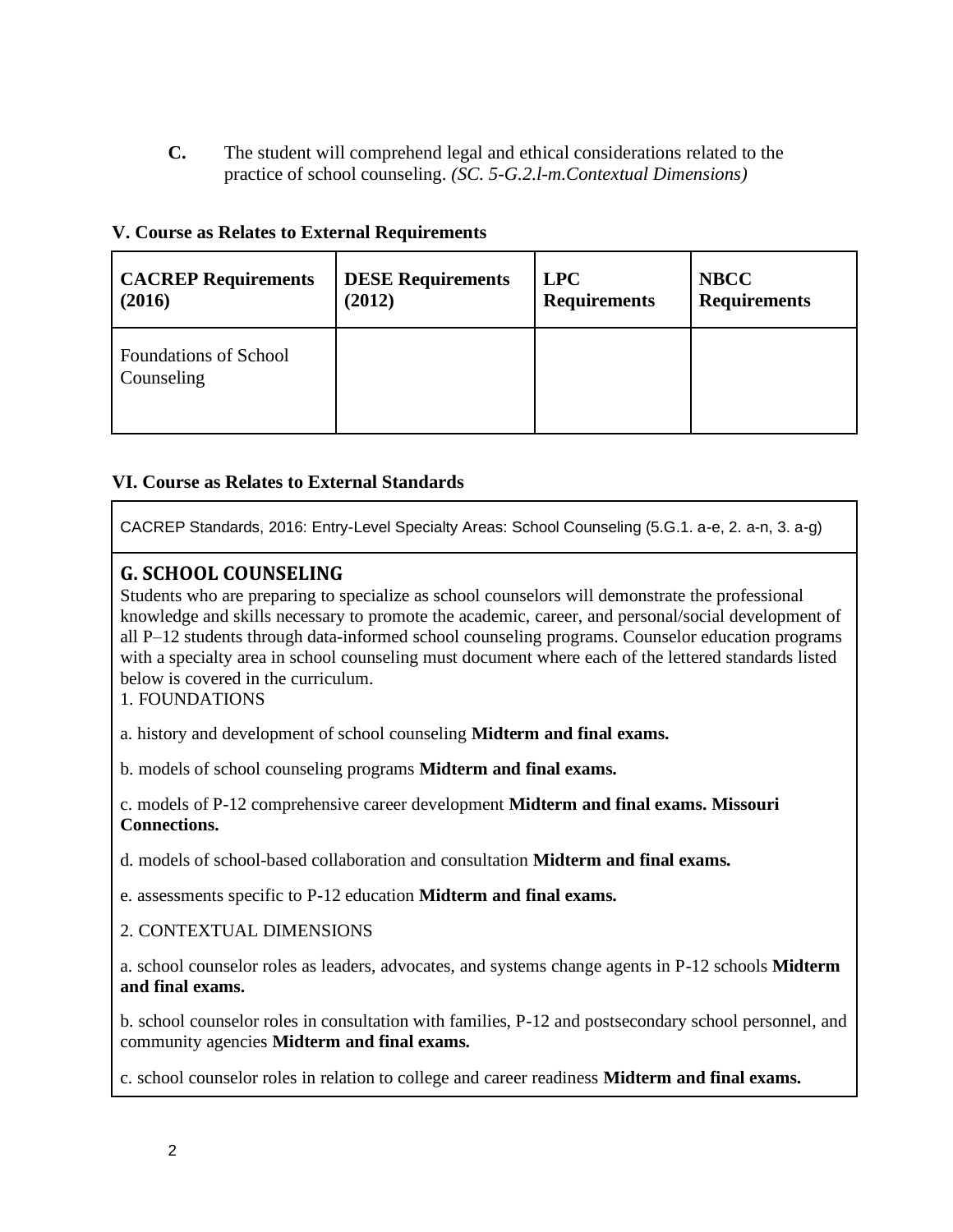# **Missouri Connections.**

d. school counselor roles in school leadership and multidisciplinary teams **Midterm and final exams.**

e. school counselor roles and responsibilities in relation to the school emergency management plans, and crises, disasters, and trauma **Midterm and final exams.**

f. competencies to advocate for school counseling roles **Midterm and final exams.**

g. characteristics, risk factors, and warning signs of students at risk for mental health and behavioral disorders **Midterm and final exams.**

h. common medications that affect learning, behavior, and mood in children and adolescents **Midterm and final exams.**

i. signs and symptoms of substance abuse in children and adolescents as well as the signs and symptoms of living in a home where substance use occurs **Midterm and final exams.**

j. qualities and styles of effective leadership in schools **Midterm and final exams.**

k. community resources and referral sources **Midterm and final exams.**

l. professional organizations, preparation standards, and credentials relevant to the practice of school counseling **Midterm and final exams.**

m. legislation and government policy relevant to school counseling **Midterm and final exams.**

n. legal and ethical considerations specific to school counseling **Midterm and final exams.**

3. PRACTICE

a. development of school counseling program mission statements and objectives **Curriculum Unit.**

b. design and evaluation of school counseling programs **Curriculum Unit. Internal Improvement Review.**

c. core curriculum design, lesson plan development, classroom management strategies, and differentiated instructional strategies **Curriculum Unit. Missouri Connections.**

d. interventions to promote academic development **Curriculum Unit. Missouri Connections.**

e. use of developmentally appropriate career counseling interventions and assessments **Curriculum Unit. Missouri Connections**.

f. techniques of personal/social counseling in school settings **Curriculum Unit. Missouri Connections.**

g. strategies to facilitate school and postsecondary transitions **Curriculum Unit. Missouri Connections.**

h. skills to critically examine the connections between social, familial, emotional, and behavior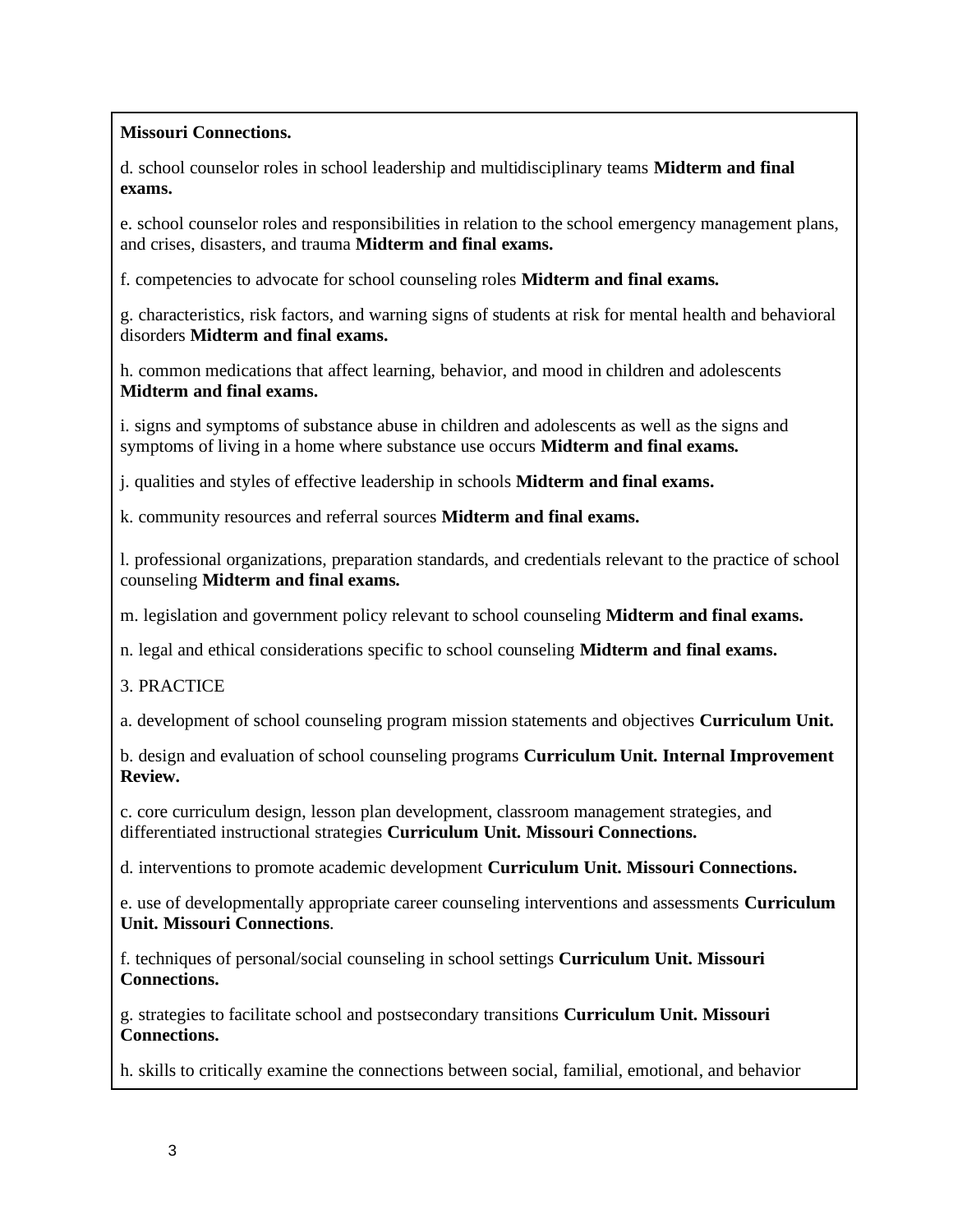problems and academic achievement **Curriculum Unit. Missouri Connections.**

i. approaches to increase promotion and graduation rates **Curriculum Unit. Missouri Connections.**

j. interventions to promote college and career readiness **Curriculum Unit. Missouri Connections.**

k. strategies to promote equity in student achievement and college access **Curriculum Unit. Missouri Connections.**

l. techniques to foster collaboration and teamwork within schools **Midterm and final exams.**

m. strategies for implementing and coordinating peer intervention programs **Midterm and final exams.**

n. use of accountability data to inform decision making **Internal Improvement Review.**

o. use of data to advocate for programs and students **Internal Improvement Review.**

# **DESE Standards (2012)**

# **Standard 2: School Counseling Program Implementation**

The School Counselor Candidate collaborates with school and community members to plan, design, implement, evaluate and enhance the school and district-wide school counseling program to advance the academic, career, and social/emotional development of all students.

**Quality Indicator 1 - Structural Components:** The School Counselor Candidate knows and understands the structural components of a fully implemented school counseling program, including a philosophy and definition, facilities, advisory council, resources, budget and staffing patterns. **Midterm and final exams.**

**Quality Indicator 2 - School counseling Program Components**: The School Counselor Candidate knows, understands and implements the four program components of the district's school counseling program, providing all students with essential knowledge and skills defined by the Grade Level Expectations through the counseling curriculum, individual student planning, responsive services and system support. **Midterm and final exams.**

**Quality Indicator 3 - Technology:** The School Counselor Candidate integrates and utilizes technology for school counseling program delivery and management to promote the academic, career, and social/emotional development of all students. **Midterm and final exams. Curriculum Unit.**

**Quality Indicator 4 - School counseling Program, Personnel, and Results Evaluation:** The School Counselor Candidate knows, understands, and uses school counseling program, personnel, and results evaluation procedures to plan, design, implement, evaluate and enhance a school counseling program. **Internal Improvement Review.**

# **Standard 4: Leadership and Advocacy**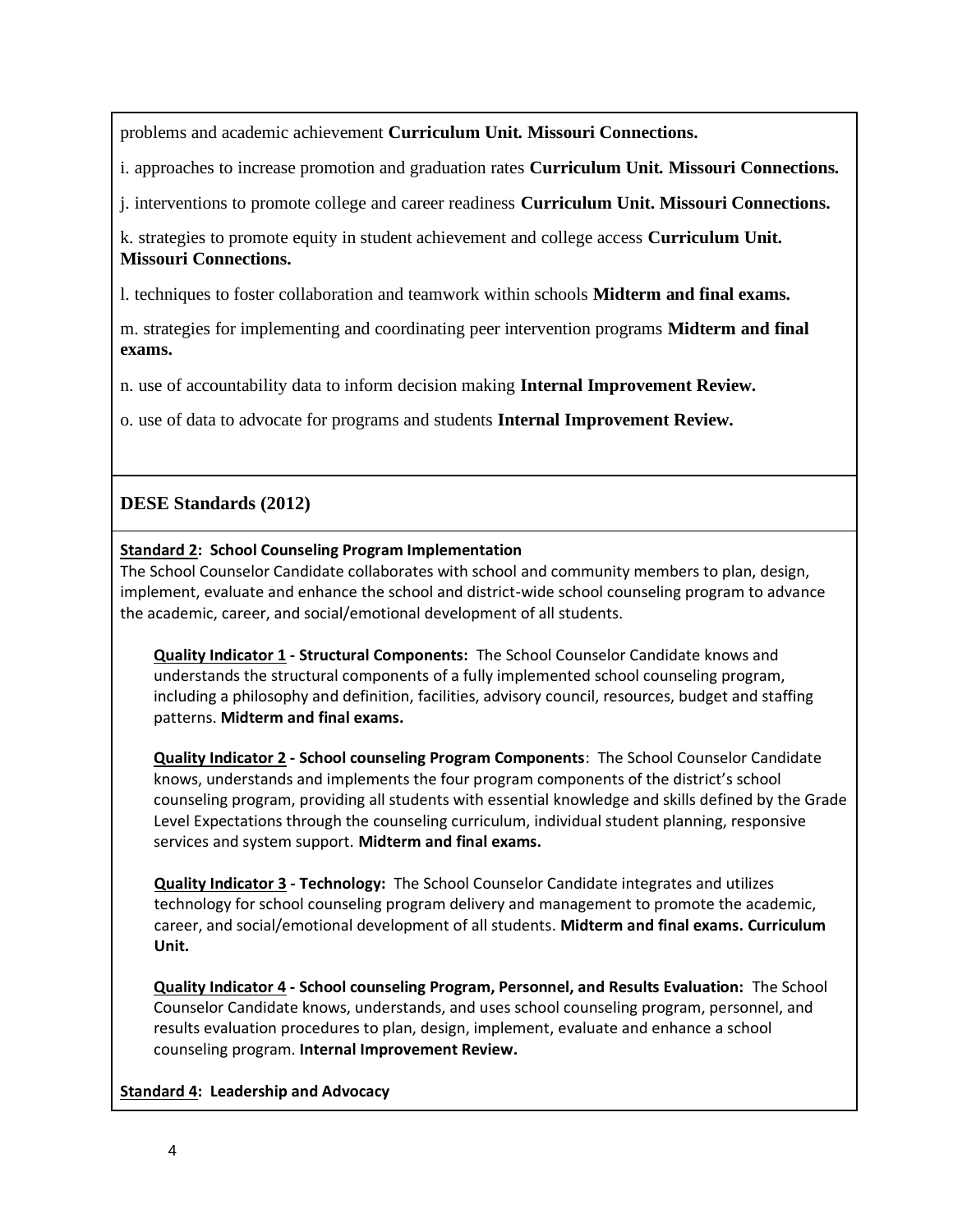The School Counselor Candidate serves as a change agent, demonstrating leadership, vision, collaboration, and advocacy for the on-going development of self, students, the school counseling program, and the school district.

**Quality Indicator 1 - Personal Well-Being:** The School Counselor Candidate knows, understands, uses, and models techniques of self-care. **Midterm and final exams.**

**Quality Indicator 2 - Leadership and Professionalism:** The School Counselor Candidate knows, understands, models, and promotes personal leadership and professionalism. **Midterm and final exams.**

**Quality Indicator 3 - Student Advocacy:** The School Counselor Candidate knows and understands the advocacy processes needed to address individual, institutional and social factors that influence access, equity, and success for all students.

**Quality Indicator 4 - School counseling Program Leadership:** The School Counselor Candidate uses knowledge of school counseling program concepts to promote and enhance the success of students and the school counseling program while contributing to school improvement**. Midterm and final exams. Curriculum Unit. Internal Improvement Review. Missouri Connections.**

**Quality Indicator 5 - School Climate and Culture:** The School Counselor Candidate uses the school counseling program to contribute to the development of a positive and safe school climate and culture. **Midterm and final exams. Curriculum Unit. Internal Improvement Review. Missouri Connections.**

### **Standard 5: Ethical and Professional Conduct**

The School Counselor Candidate knows, understands, and adheres to current ethical and professional standards and legal requirements.

**Quality Indicator 1 - Ethical Standards:** The School Counselor Candidate knows, understands, and practices in accordance with ethical standards appropriate to the school counseling profession. **Midterm and final exams.**

**Quality Indicator 2 - Professional Standards:** The School Counselor Candidate knows, understands, and practices in accordance with standards associated with the counseling profession. **Midterm and final exams.**

**Quality Indicator 3 - District and School Policies**: The School Counselor Candidate knows, understands, and practices in accordance with local school policy and procedures. **Midterm and final exams.**

**Quality Indicator 4 - Legal Requirements:** The School Counselor Candidate practices in accordance with local, state, and federal statutory requirements and is familiar with legal resources. **Midterm and final exams.** 

**VII. Purposes or Objectives of the Course:**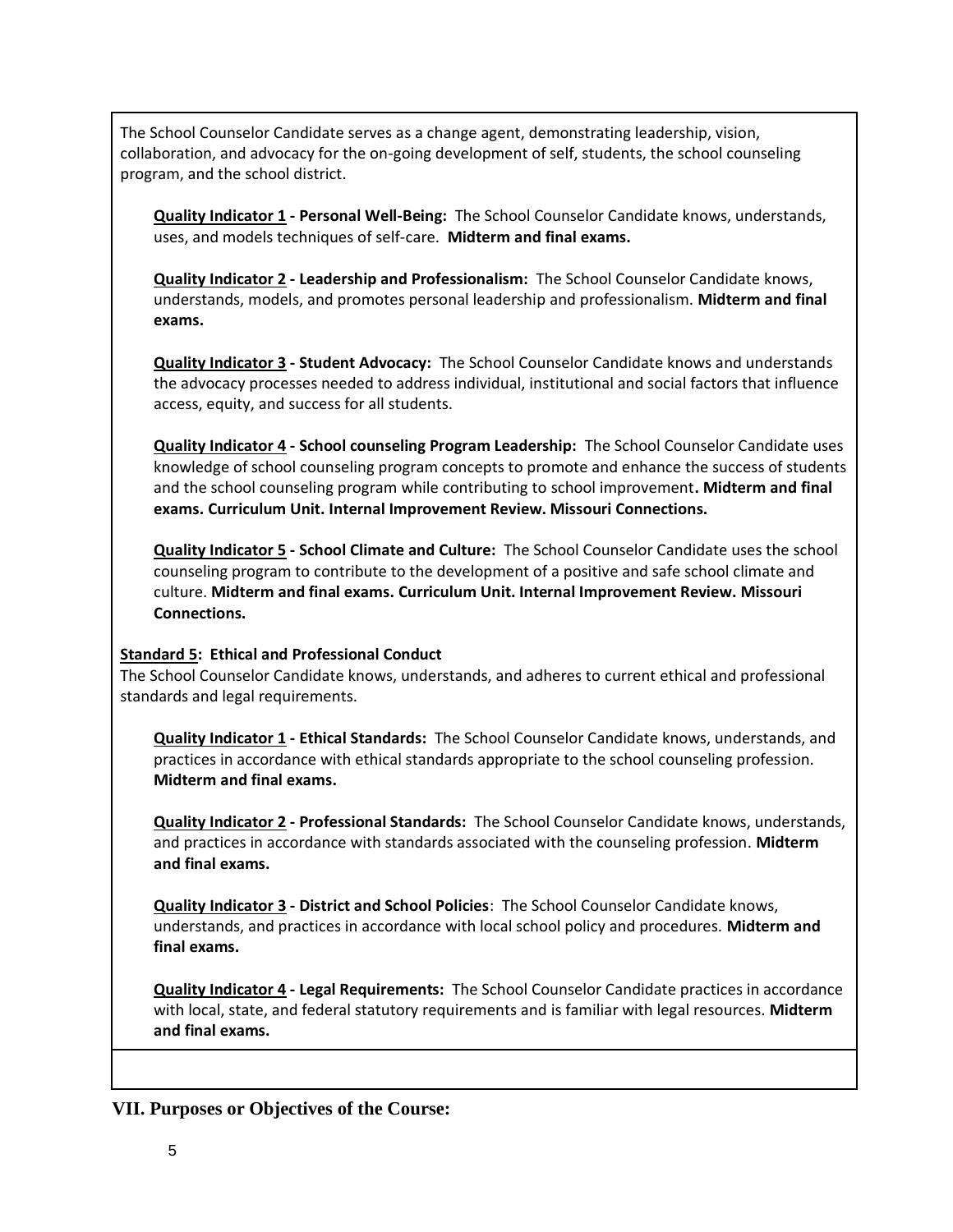- A. The student will know the history, philosophy, and trends critical to understanding school counseling and educational systems.
- B. The student will comprehend legal and ethical considerations related to the practice of school counseling.
- C. The student will know the roles, functions, settings, and professional identity of the school counselor, and the counselor's relationships with other helping professionals in the school.
- D. The student will identify professional organizations, preparation standards, and credentials relevant to the practice of school counseling.
- E. The student will recognize current models of school counseling programs (ASCA, Missouri) and how these relate to the educational process and the academic mission of the school.
- F. The student will understand the effects of multiple factors (e.g. developmental, wellness, language, ability level, multicultural issues, and resiliency) and knows how to implement effective counseling and wellness programs and practices to promote students' academic success.
- G. The student will know how to design, implement, manage, maintain, and evaluate (to monitor and improve) a comprehensive School Counseling program that includes technology and promotes the academic, career, and personal/social development of all K-12 students.
- H. The student will know how to design, implement, manage, and evaluate transition programs including post-secondary placement and school to work.
- I. The student will know how to use planning and goal setting and use various tools including technology, to assist students in personal, academic, and career development.
- J. The student will understand group dynamics, and the facilitation of various types of groups in the school setting to enable students to overcome barriers and impediments to learning,
- K. The student will demonstrate knowledge of curriculum design, lesson plan development, classroom management strategies, and instructional strategies that include technology for teaching classroom school counseling lessons.
- L. The student knows the principles and demonstrates the skills of effective leadership, and uses these skills to enhance the learning environment of the school, advocate for the School Counseling program, and understands the role of the counselor as a system change agent.
- M. The student knows how to plan and implement school counseling related programs for parents and teachers.
- N. The student will understand the school counselor's role in student assistance programs, school leadership, curriculum, and advisory meetings.

# **VIII. Course Content or Outline: Class Hours**

- 
- A. Historical Perspectives 3
	- 1. The origins of the counseling profession
	- 2. Professional counseling identity in the schools -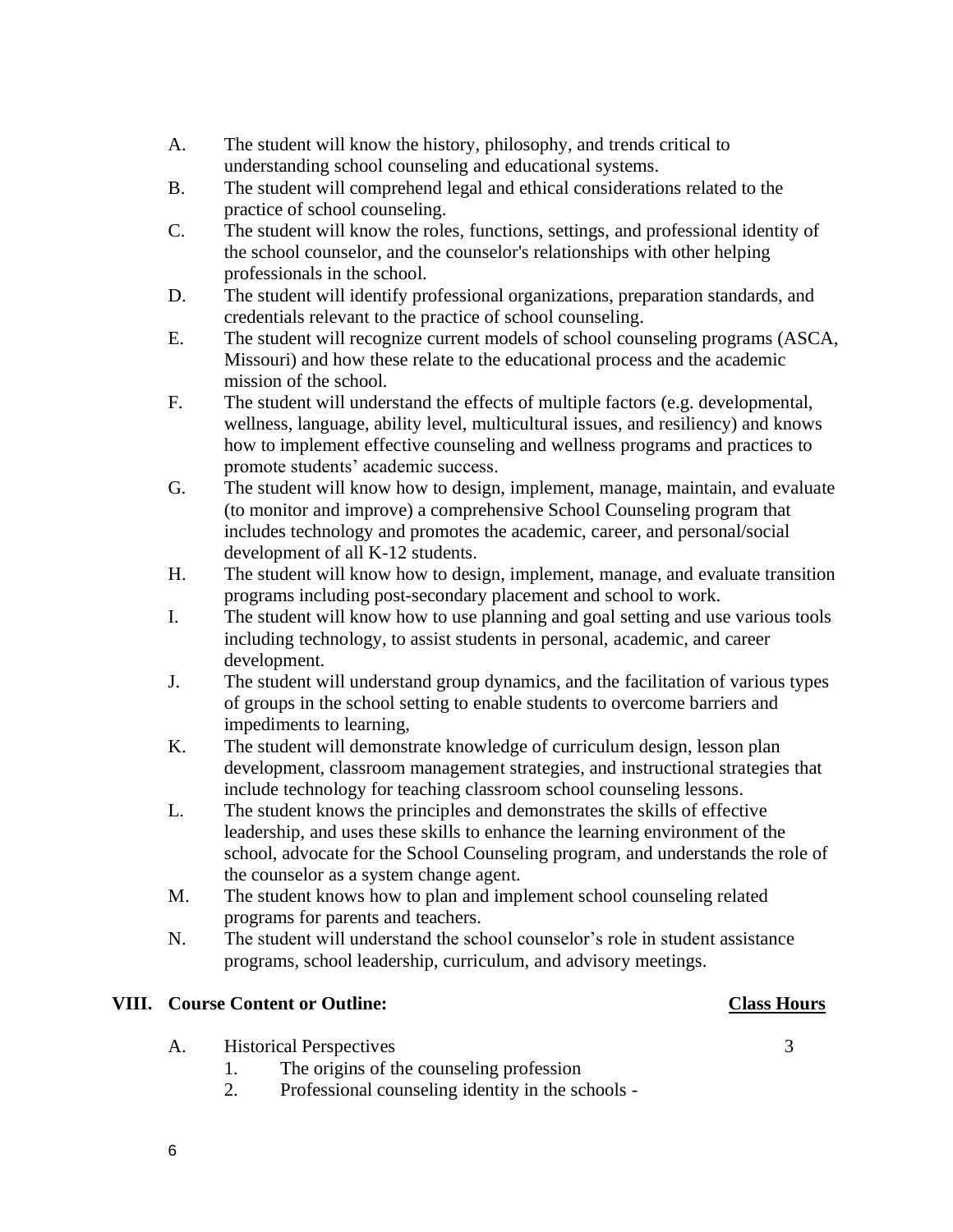implications of the past for the present and future.

# B. The Role and Function of Counselors in the School 6

- 1. The counselor's role as coordinator of the Comprehensive School Counseling Program
- 2. The counselor and relationships with other helping professionals in the school
- 1. Public relations with various stakeholders
	- a. school personnel
	- b. students
	- c. parents
	- d. community helping professionals

# C. Ethical and Legal Aspects in the School Setting 3

- 1. Ethical standards of the counseling profession
- 2. Laws, rules, and regulations of the educational system
- D. Design, Implementation, and Delivery of Comprehensive School Counseling Programs

15

- 1. Principles and Procedures of Program Design
	- a. Current models of Comprehensive School Counseling Programs, (e.g. ASCA, Missouri)
	- b. How Comprehensive School Counseling Programs relate to the mission of the school.
- 2. Curriculum Design
	- a. Needs Assessment and Follow-up
	- b. Designing developmentally appropriate School Counseling activities/GLE's
	- c. Curriculum design for cultural diversity and special needs
		- d. Classroom management strategies
		- e. Instructional strategies that include

# technology

- 3. Program Implementation
	- a. Effective counseling and wellness programs that promote academic success.
		- b. Transition programs
- 4. Delivery of the Comprehensive School Counseling Program
	- a. Collaboration with other school personnel

b. Planning school counseling related programs

- for teachers and parents
- c. Goal setting
- d. Technology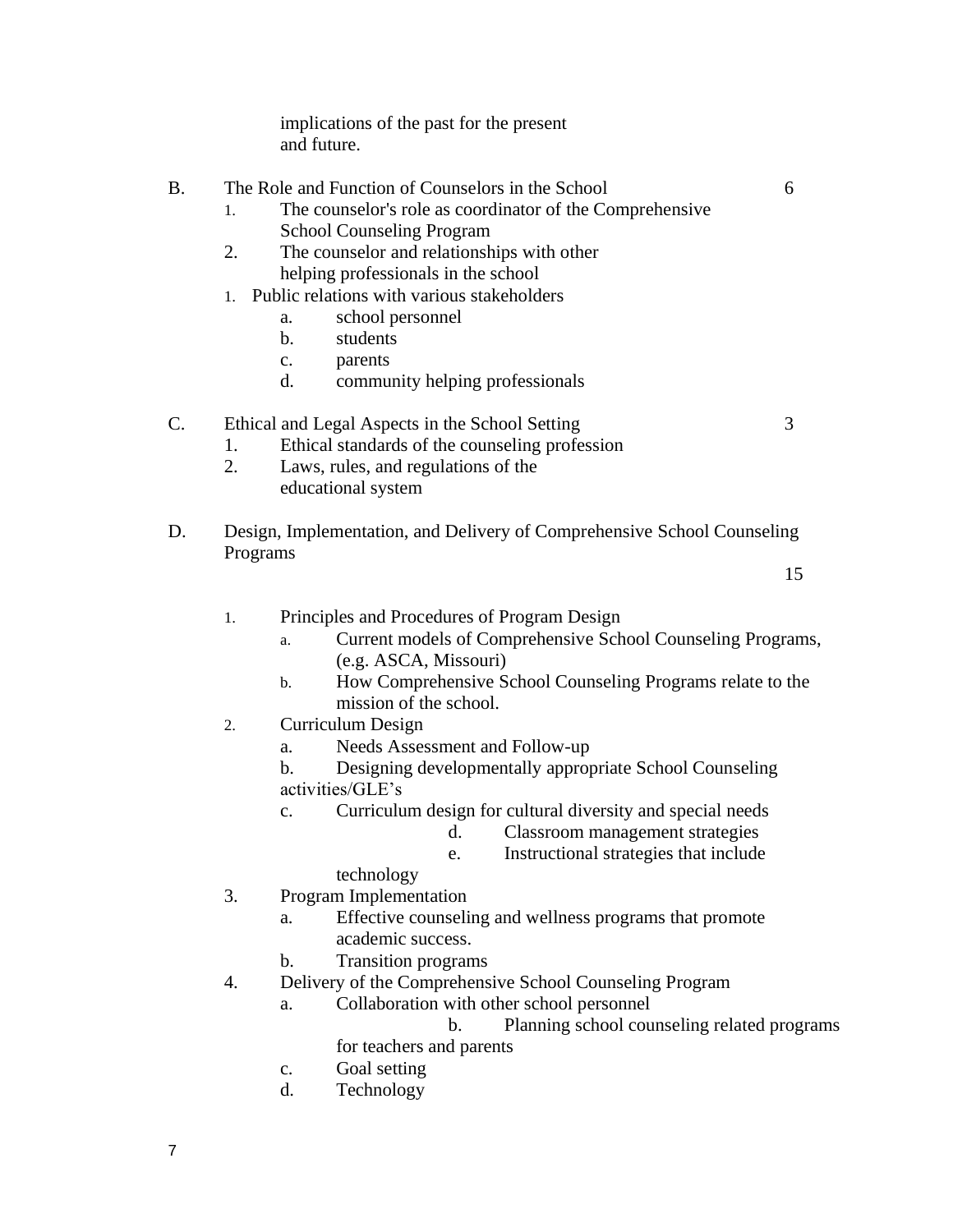- e. Group counseling and teams
- f. Individual counseling
- g. Individual planning and goal setting using technology
- h. Student Assistance Programs
- i. Advisory meetings/programs

### E. Program Management/Maintenance, Leadership, and Evaluation 15

- 1. Managing School Based School Counseling Program
	- a. Time management
	- b. Setting goals and objectives
	- c. Record keeping
	- d. Use of technology
- 2. Program Leadership
	- a. Qualities, principles, skills, and styles of leadership
	- b. Strategies of leadership
	- c. Advocating for the program
	- d. Advocating for students
	- e. The role of the counselor as a systems change agent
- 3. Evaluation and Research of the Program
	- a. Monitoring for effectiveness
	- b. Program Improvement and Enhancement
	- c. Evaluation of transition programs

### F. Professional Development 3

- 1. Professional Organizations
- 2. Preparation Standards
- 3. Credentialing

# **IX. Textbook(s):**

Gysbers, N., & Henderson, P. (Latest Edition). *Developing & Managing Your School Guidance and Counseling Program.* Alexandria, VA: American Counseling Association.

Schmidt, J.D. (Latest Edition). *Counseling in Schools*. Boston, MA: Allyn & Bacon.

### **X. Expectations of Students:**

A. The student is expected to actively participate in class.

- B. The student is expected to complete the required readings and assignments.
- C. The student is expected to demonstrate satisfactory performance on examinations.
- D. The student is expected to respond to a variety of skill assessment techniques.

E. The student is expected to know about and use a variety of technological strategies to enhance learning

F. The student is expected to know about legal issues and ethical standards in counseling.

# **XI. Basis for Student Evaluation**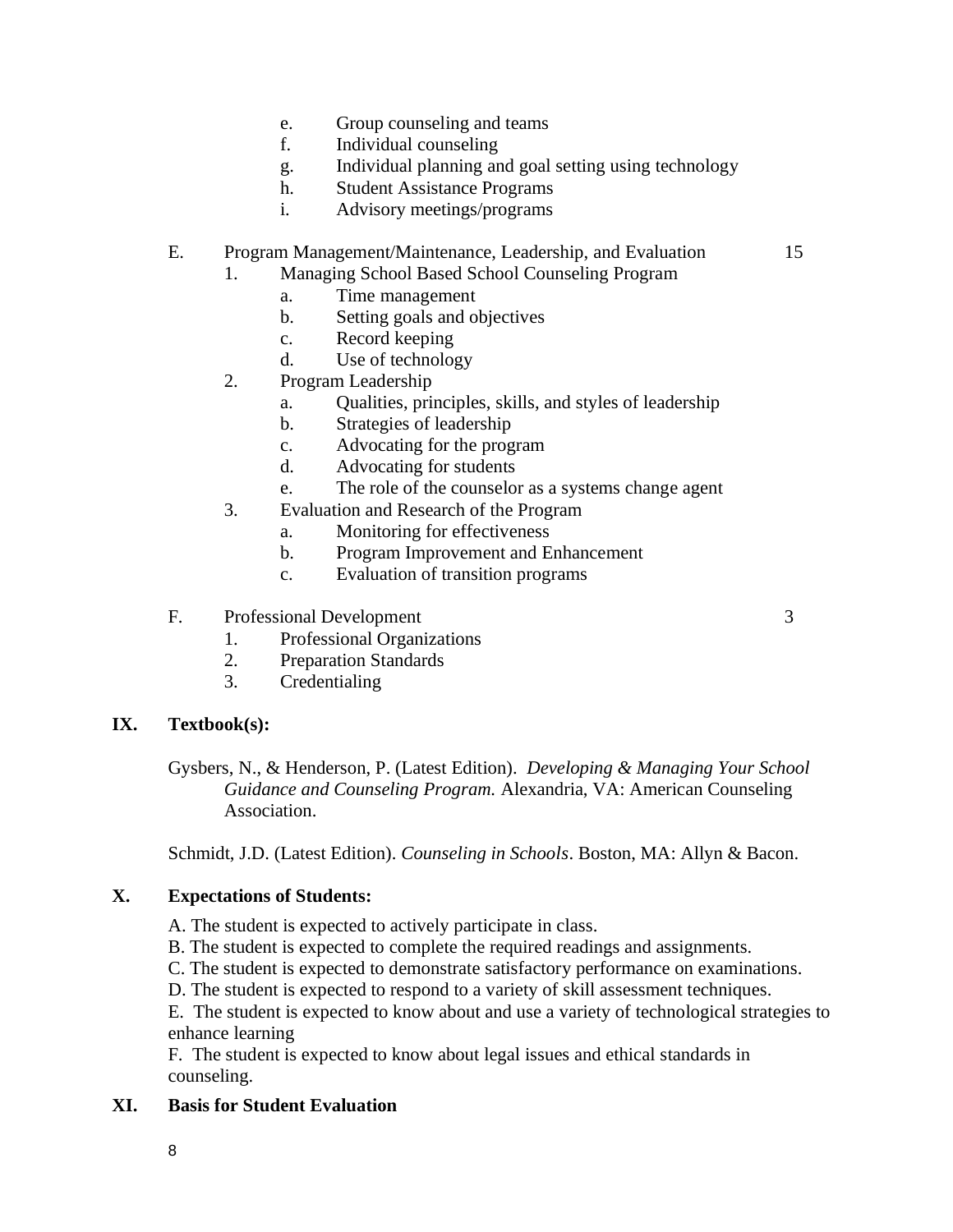- A. Written examinations (25%)
- B. Written critiques of professional articles (25%)
- C. Presentations (25%)
- D. Graduate quality curriculum unit (25%)

### *Final letter grade:*

91% to 100% -- A 81% to 90% -- B 71% to 80% -- C 0% to 70% -- F

*Note: The section "Basis for Student Evaluation" is given as a general guideline. Course assignments and the exact final letter grade are at the discretion of the instructor. Each instructor will include assignment information and grading procedure in this section in the specific course syllabus handed out at the beginning of each semester.*

# **XII. Methods of instruction**

A combination of:

Classroom lectures and discussions Classroom experiential exercises Web-assisted instructions and tests/exams

**XIII. Academic Honesty** – Southeast Missouri State University expects all students, faculty and staff to operate in an honest and ethical manner. Academic dishonesty is a very serious offense because it undermines the value of your education and the education of others. Students who engage in academic dishonesty face significant penalties. Forms of academic dishonesty include, but are not limited to, plagiarism, cheating, contract cheating, misrepresentation, and other actions you take. Some of these are defined below:

- Plagiarism means passing off someone else's work as your own, whether it is intentional or unintentional.
- Cheating includes copying from another person or source of information to meet the requirements of a task.
- Contract cheating is paying someone else or a company to do your work.
- Misrepresentation means you are posing as someone else or someone else is posing as you to complete a task.
- Collusion means working with one or more people to cheat. If you help someone cheat or plagiarize you will face the same penalties.

For more information, visit the Responsible Redhawks Code of Conduct <http://www.semo.edu/responsibleredhawks/code-of-conduct.html> or the Faculty Handbook Section (D) on Academic Honesty<http://www.semo.edu/facultysenate/handbook/5d.html>

**XIV. Accessibility –** Southeast Missouri State University and Disability Services are committed to making every reasonable educational accommodation for students who identify as people with disabilities. Many services and accommodations which aid a student's educational experience are available for students with various disabilities. Students are responsible for contacting Disability Services to register and access accommodations. Accommodations are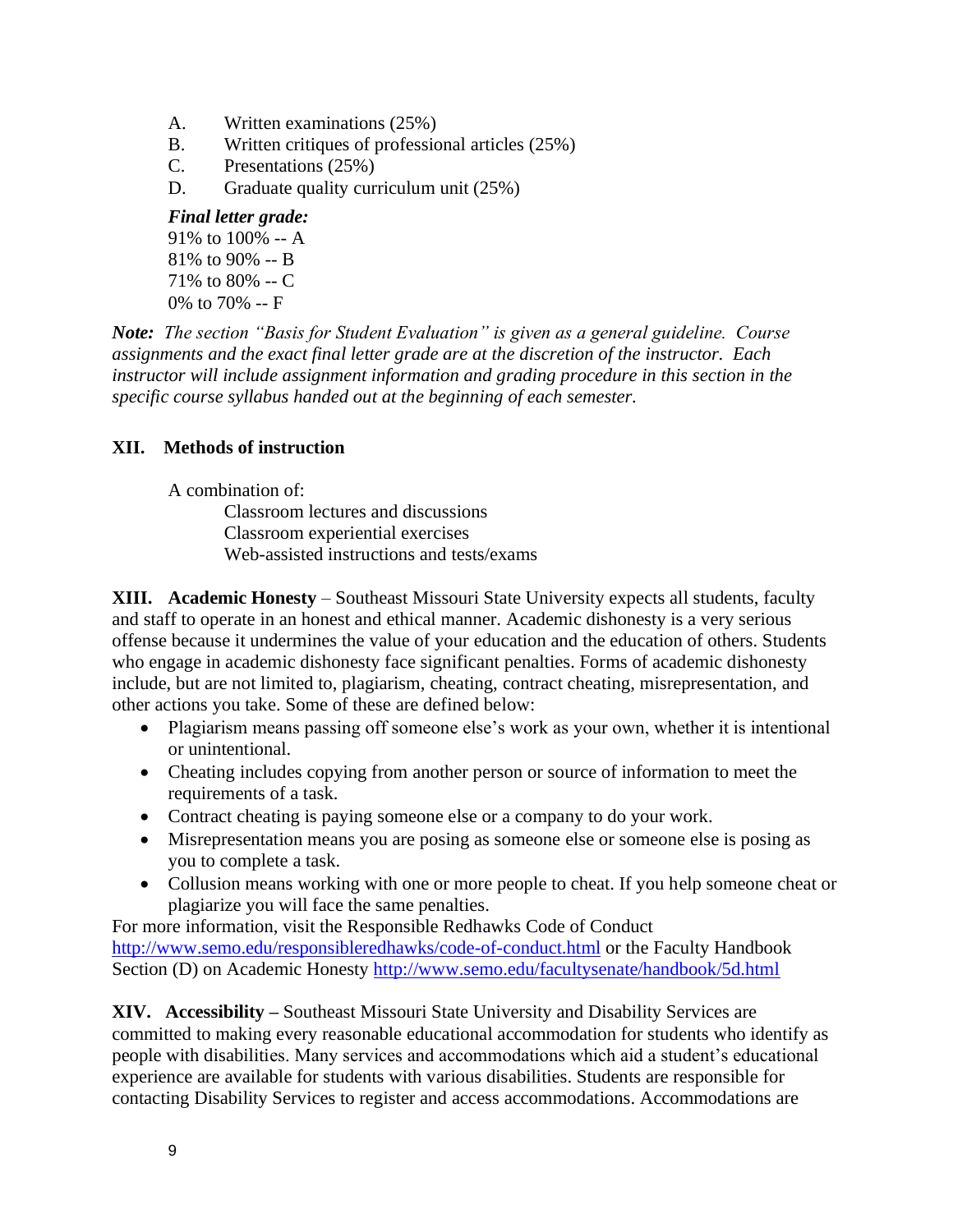implemented on a case by case basis. For more information, visit<http://www.semo.edu/ds/> or contact Disability Services at 573-651-5927.

**XV. Civility –** Your university experience is purposely designed to introduce you to new ideas, help you think effectively, develop good communication skills, evaluate information successfully, distinguish among values and make sound judgements. Doing this well requires respectful and courteous discussion among and between students and the instructor. Together, we must create a space where we acknowledge and respect others have different experiences, perspectives and points of view. Disagreements are likely. Mutual respect for one another and a willingness to listen are important. Remember, you are responsible for your behavior and actions. There is a no tolerance policy on bullying or harassment of any kind. Additional information on student conduct may be found at: [http://www.semo.edu/pdf/stuconduct-code](http://www.semo.edu/pdf/stuconduct-code-conduct.pdf?ver=1.0)[conduct.pdf?ver=1.0](http://www.semo.edu/pdf/stuconduct-code-conduct.pdf?ver=1.0) and [http://www.semo.edu/pdf/Conduct\\_Faculty\\_Resource\\_Guide.pdf](http://www.semo.edu/pdf/Conduct_Faculty_Resource_Guide.pdf)

Further, it is to be expected that the instructor will treat all students with dignity and respect – it is also expected that the students will treat both the instructor and other students with this same respect. In order to facilitate this process more effectively, students are asked the following: 1) before class turn off all pagers and cell phones; 2) refrain from text messaging during class; 3) avoid distracting behavior (e.g. popping gum, noisy eating, and clipping fingernails); 4) minimize side conversations; and, 5) maintain respectful interactions. Finally, personal harassment of any kind will not be tolerated.

**XVI. Mandatory Reporting** – I will keep information you share with me confidential to the best of my ability, but as a professor I am legally required to share information about sexual misconduct and crimes I learn about to make our campus and community safe for everyone.

**XVII. Student Success** – This course uses SupportNET, Southeast's student success network, to improve communication between students, faculty and staff on campus. You'll get emails through SupportNET with information about resources or concerns. Please read these emails they are sent to help you succeed! You can access SupportNET through your portal, Moodle or directly at [supportnet.semo.edu](http://supportnet.semo.edu/) to see any academic alerts, ask for help and to access resources to support your success at Southeast.

# **XVIII. Counselor Dispositions**

Counselor Dispositions, as assessed within Counselor Education are guided by the central core of the Counseling Conceptual Framework. The beliefs and attitudes related to the areas of *competence, reflection and caring*, are the guiding influence with the eight foundational counselor dispositions assessed throughout the program. These are: 1) Genuineness, 2) Congruence, 3) Non-judgmental Respect, 4) Emotional Awareness, 5) Ethical Understanding, 6) Concreteness, 7) Empathy, and 8) Professional Commitment. See [Student](http://www4.semo.edu/counsel/Forms/StudentHandbook.htm) [Handbook.](http://www4.semo.edu/counsel/Forms/StudentHandbook.htm)

# **XIX. Course Schedule**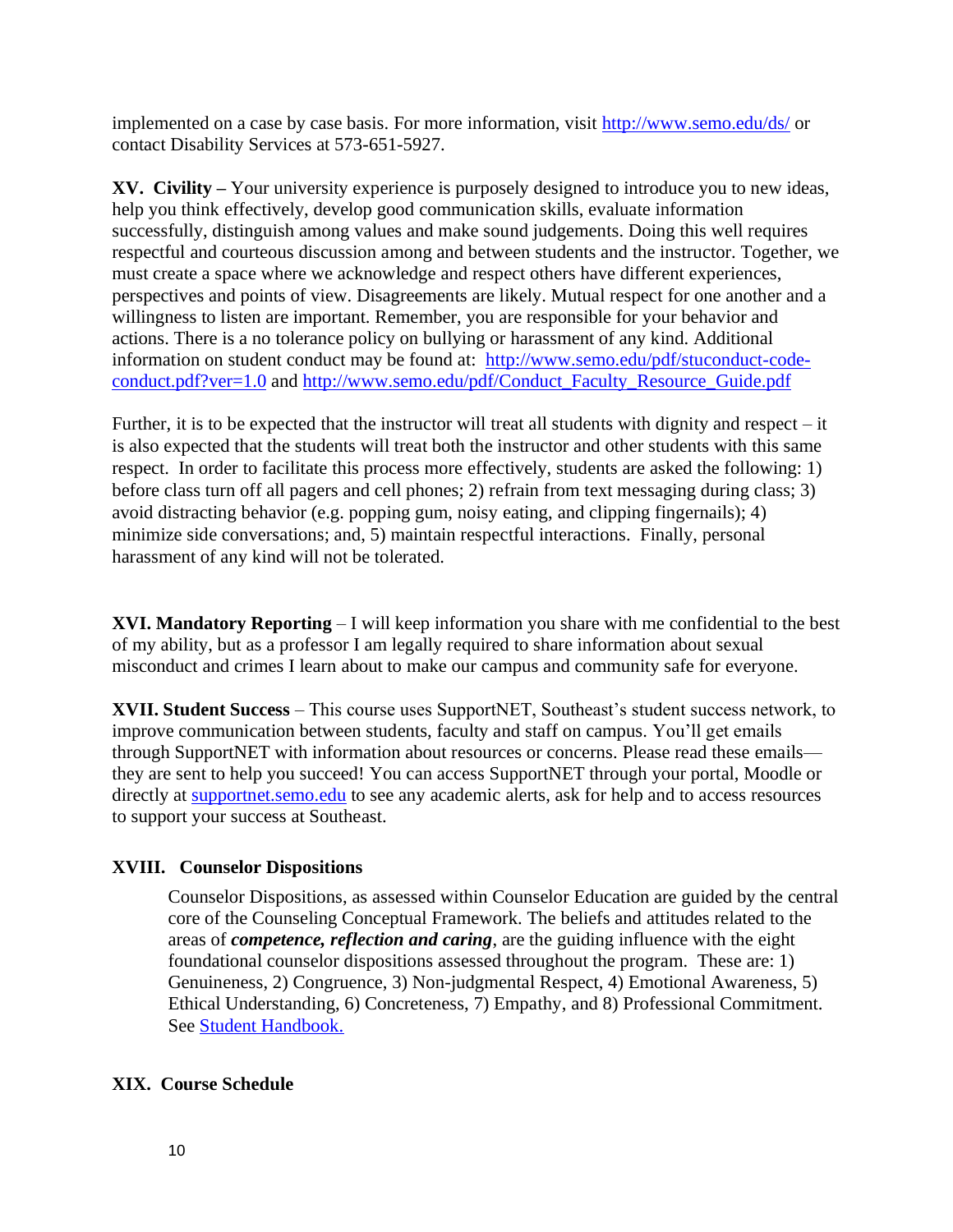# **Tentative Assignments/Schedule**

| 1 <sup>st</sup> Weekend: | <b>May -Friday Night</b><br>Presentation by School Counselor in the field<br>Overview of Assignments/Syllabus<br>Review for Exam on Saturday                                                                                                                                                                                                                                                     |  |  |  |
|--------------------------|--------------------------------------------------------------------------------------------------------------------------------------------------------------------------------------------------------------------------------------------------------------------------------------------------------------------------------------------------------------------------------------------------|--|--|--|
|                          | <b>May -Saturday</b><br>Exam over Chapters 1-7 in <i>Counseling In Schools</i> , by Schmidt.<br>Review of Missouri School Counseling E-Learning Center<br>Choose Lesson from the "Box" to prepare to teach to the group<br><b>Curriculum Unit Review/Selections</b><br>Assign Chapters for Presentations from Developing and Managing Your<br>School Guidance Program, by Gysbers and Henderson. |  |  |  |
|                          | 1:00 Missouri Connections Training                                                                                                                                                                                                                                                                                                                                                               |  |  |  |
| 2 <sup>nd</sup> Weekend  | <b>May -Friday Night</b><br>5:00 Presentation by School Counselor in the field<br>Be prepared to teach your School Counseling lesson to the group.                                                                                                                                                                                                                                               |  |  |  |
|                          | May 25-Saturday<br><b>Continuation of School Counseling lessons</b><br>11:00 Presentation by School Counselor in the field<br>After Lunch: Be prepared to present your Chapter from Developing and<br>Managing Your School Guidance Program, by Gysbers and Henderson.<br>Prior to the final weekend you will need to read Chapters 8-13 in<br><b>Counseling In Schools, by Schmidt.</b>         |  |  |  |
| 3rd Weekend              | <b>May 31-Friday Night</b><br>Presentation by School Counselor in the field<br>Review for exam on Saturday.<br>Begin presentations of curriculum units, and the teaching of one lesson<br>from the unit-complete units due tomorrow.                                                                                                                                                             |  |  |  |
|                          | <b>June 1-Saturday</b><br>Examination over Chapters 8-13 in Counseling In Schools, by Schmidt.<br>Continuation of presentations of Curriculum Units, and the teaching of<br>one lesson from the unit. The complete unit is due at this time.<br>11:00 Presentation by School Counselor in the field                                                                                              |  |  |  |